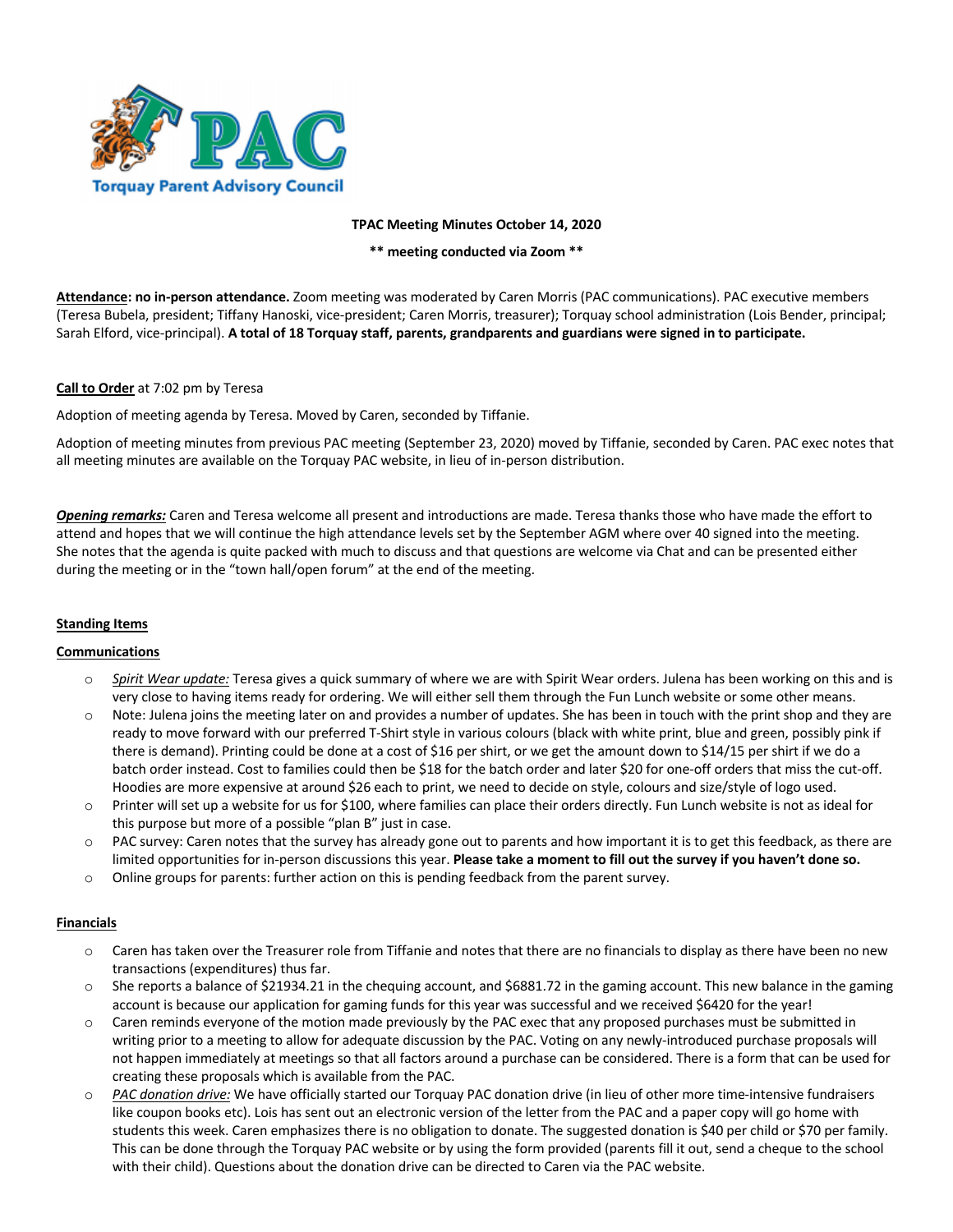- o *Fun Lunch:* It's back! **Huge thanks to Tuire for making it happen so quickly!** Teresa presents a quick summary on behalf of Tuire who was unable to attend tonight: for term one we are offering Subway and Pizza Hut fun lunches, the intention being to start slow due to all the unknowns of this winter season. We chose these two vendors because they require no parents to enter the school. Food is delivered to the office and will be distributed to the classrooms by the Torquay staff members. All food is individually wrapped and sorted prior to arriving at the school. The vendors will alternate every two weeks until the end of January. **Ordering will remain open until one week prior to each Fun Lunch date to allow parents more flexibility and minimize missed lunches due to absences.** If you are absent on a Fun Lunch day, orders are non-refundable. However, if you contact the Torquay office, they will set your child's lunch aside for you to pick up. We will revisit adding more vendors in January.
- o *New fundraisers:* Thank you to Ruth Wax for bringing a new fundraising opportunity to the PAC with **Nature Bee Beeswax Wraps** (www.naturebeewraps.ca). We would choose a two-week selling period (possibly before Christmas and after the Purdy's fundraiser?). These wraps and cloths are gorgeous and would make excellent gifts. Torquay families and friends will receive a code to use online and 10% of all purchases go to the PAC! Very easy and aligns well with Torquay's no-waste/pack in pack out policy. Unanimous support from those present. Ruth and Teresa will follow up with the owner to set dates and get the ordering code.
- o *Purdys:* Clare Randall has offered to oversee the Purdys sale this year, most likely taking place the first three weeks of November.
- o *Ongoing fundraisers:* **Another big thank-you to Julianna Moore for presenting the PAC with a cheque for \$486 for the ongoing fundraiser with Benjamin Moore!**
- o *Fairway/Thrify Foods cards:* some parents have requested these and the PAC will try to find a way to get them to families since we are not encouraged to come inside the school at this time. If you have requested a card, we will try to get one to you shortly!
- o *GoFundMe campaign for Jordan Millar:* Teresa and Caren discuss the GoFundMe campaign and meal train organized for Jordan Millar, a Torquay mom of two battling stage 4 colon cancer. Jordan is mom to Jules, a Torquay student who also battled leukemia for many years. Torquay has strong history of supporting its families and asks that anyone who can help please visit https://gf.me/u/y3945x (GoFundMe) or https://www.mealtrain.com/trains/rwk30w (meal train).

## **Events update**

- o A reminder to families that there will be no in-person events at Torquay this year (no Halloween Howl etc).
- o *Parent Ed nights:* Caren asks parents to consider their interest in online parent education workshops at this time and if so, what topics would be of benefit? These questions are included in the online survey as well.
- o *Halloween at Torquay: what is possible*? Teresa opens the discussion about Halloween plans for this year, in lieu of the Halloween Howl. Lois Bender and Sarah Elford both speak to this. Lois says that Halloween celebrations will happen at a classroom/cohort level. She describes the possibilities for creative fun with the "Black and Orange" theme that could extend to wacky hair, painted faces and small accessories. They are not permitting full costumes at this time, for a number of reasons. A "Spirit Team" has been formed at the school which will take the lead on other plans for the day. A parent had suggested division Halloween baskets—is this possible? Lois says there may be plans for treats for the classes and they are still investigating what is possible overall in conjunction with the teachers leading the Spirit Team.
- o Sarah Elford notes that the BCCDC's guidelines for a safe Halloween are now out and encourages parents to reference the link: http://www.bccdc.ca/health-info/diseases-conditions/covid-19/social-interactions/halloween

#### **Admin report**

*Lois Bender, principal:*

- $\circ$  Lois begins with an enthusiastic acknowledgment of how proud she is that students have taken on all the new routines in such a responsible, respectful way. She offers thanks to the parents and other caregivers for all the conversations happening at home that are reinforcing these messages and helping students adapt.
- o *Staffing update:* 3 TOCs that have been overseeing division 11 (for Ms. Karpiak), division 3 (with grade 4 students), and Emma Johnson took on the hybrid program. Two of these teachers were practice teachers at Torquay last year and all have done a remarkable job. The contracts of the original teachers are being honored and as much as the school appreciates what the TOCs have done thus far, the continuing contracts must be based on district hiring practices. Both division 3 and 11 TOCs now have contracts. Alex Smith now has a contract with division 11 and Sidney Wilson is with division 3. Lauren Willson is now with the hybrid program.
- o Orange Shirt day was a bit toned down this year compared to last year but the spirit of the day was still honored, reinforcing the message that everyone belongs and is respected at Torquay.
- Tour de Rock visit: Last week the Millar family (Jules, Alice and Jordan) inspired a visit from the Tour de Rock riders. It was on very short notice but nevertheless was fantastic and very well attended. They honored Jules (junior rider) and had special gifts for both Jules and his sister. This is the family previously highlighted with regard to mom Jordan's battle with cancer.
- Lois speaks to her personal challenge of the week being how to bring some sense of "assembly" or school culture without school wide in-person gatherings. She is going to try to do a Zoom assembly, highlighting the Tour de Rock visit. She is in the process of training the hosts so she can "beam" into everyone's classes. All will sing O Canada and watch a video that Mr. Massini put together of the Tour de Rock visit. This will be a trial run for future assemblies for this year.